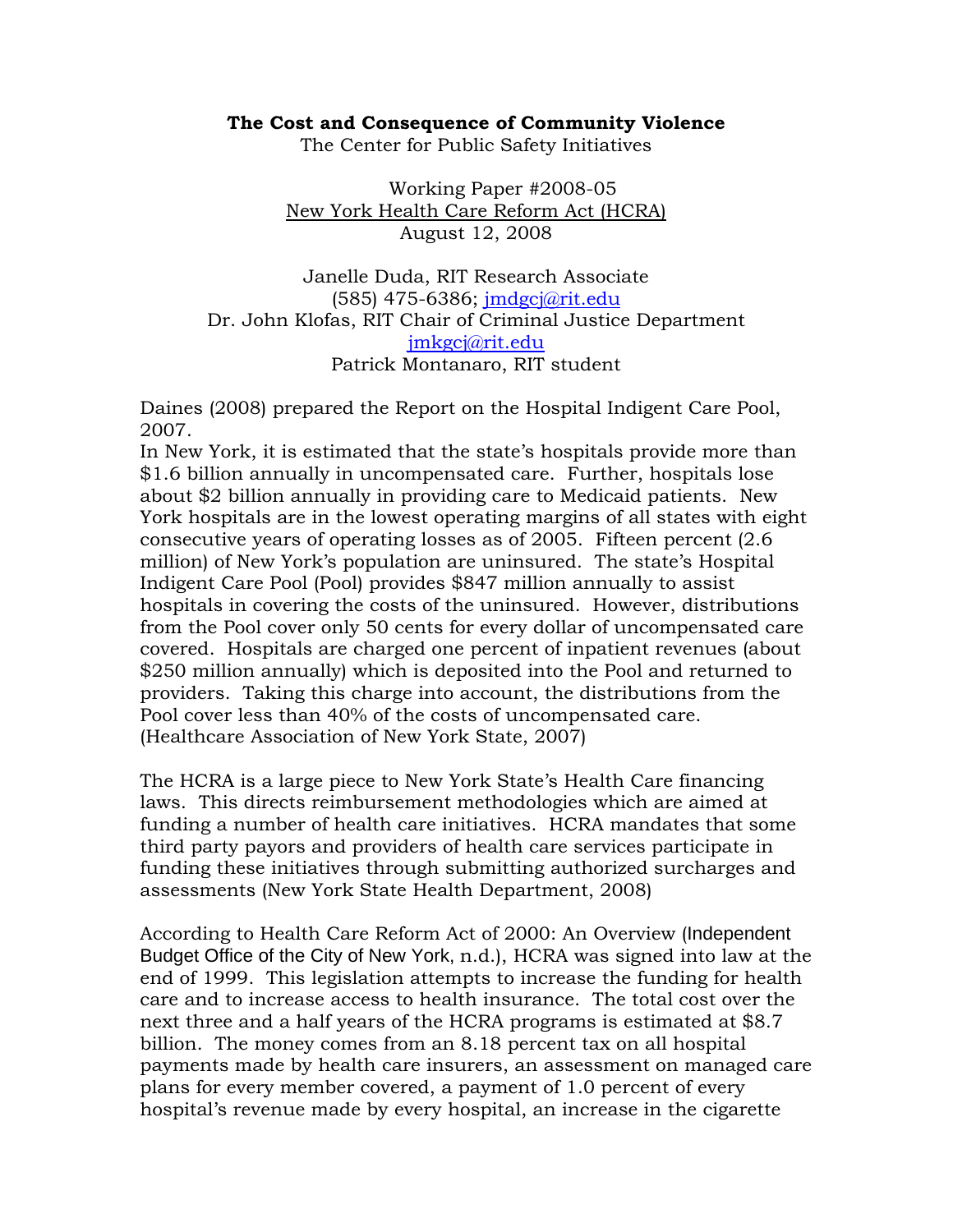tax, and state collections from the tobacco litigation settlement. One of the programs funded through this legislation is expanding access to health care. There are three programs targeting low-income (Family Health Plus), low- to moderate- income (Healthy New York), and moderate-income and above (Direct Pay HMO Subsidies). All of these programs are fully funded through HCRA. However, Family Health Plus will be partially funded through local governments.

The New York State Department of Health provides a chart for surcharges by payor for services rendered 1/1/06-12/31/08. One category is HMOs and PHSPs for non-Medicaid patients. This category pays an 8.95% and 26.26% surcharge for inpatient hospital, outpatient hospital, diagnostic, and treatment centers to providers. The surcharge payment directly to the HCRA pools for the same services is 8.95%. The category for self-pay uninsured surcharge for the same services to the provider is 8.95% and the surcharge directly to the HCRA pools is zero percent. It is interesting to note that these surcharges have gone up over the years. From  $1/1/97-6/30/03$ , the surcharge tax was 8.18% and 24%. From 7/1/03-12/31/05, the surcharge tax was 8.85% and 25.97% (New York State Department of Health, 2006).

The New York State Department of Health (2007) created a webpage to better explain how the surcharge works, here is what it looks like for an HMO paying a 8.85% surcharge on a bill that they would cover completely (no co-payment by patient):

Hospital bill =  $$1,500$ 

Hospital bill with the surcharge amount =  $$1,500 \times 1.0885 = $1,632.75$ 

 $$1632.75 \div 1.0885 = $1,500$  (paid by the Plan to the service provider)

 $$1,632.75 - $1,500 = $132.75$  (paid by the Plan to the Department's Pool Administrator)

On June 9, 2008, a letter to Payors and Providers was completed summarizing the major statutory changes that had been made to the HCRA as part of the 2008-2009 State Fiscal Year Budget. For the most part, the major pieces to the HCRA are continued through 12/31/2011 (Ulberg, 2008).

## References

Daines, R. F. (January 2008). *A report on the hospital indigent care pool*: The New York State Department of Health.

Healthcare Association of New York State. (2008). *2008 Federal issues book: Priorities*